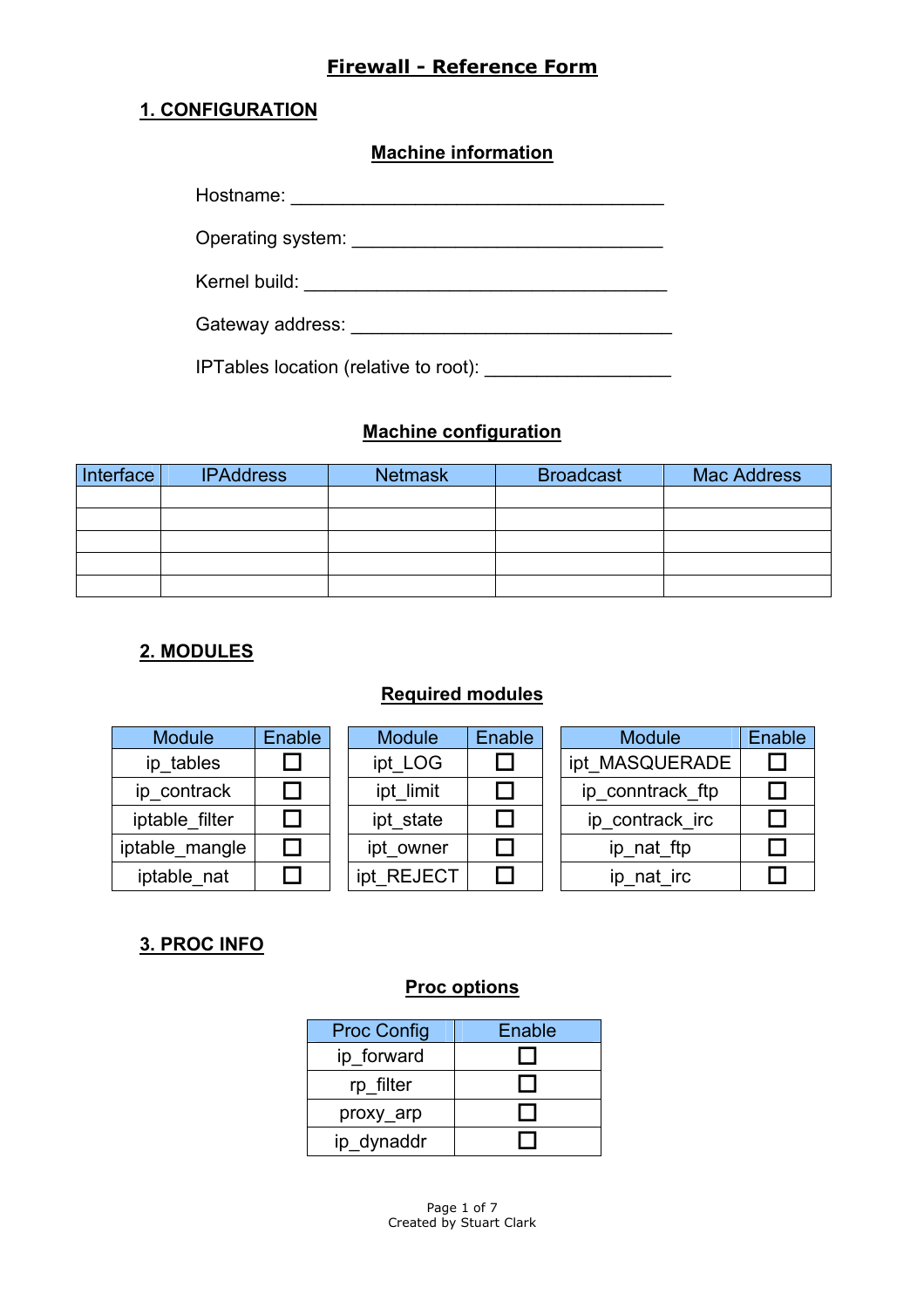### **4. RULES SETUP**

### **Default Policies**

| Chain          | <b>ACCEPT</b> | <b>DROP</b> | <b>REJECT</b> |
|----------------|---------------|-------------|---------------|
| <b>INPUT</b>   |               |             |               |
| <b>OUTPUT</b>  |               |             |               |
| <b>FORWARD</b> |               |             |               |

#### **Bad\_packets\_chain rules**

| Service | Source IP | <b>Destination IP</b> |  | Protocol SPort DPort Interface | Action | <b>Extras</b> |
|---------|-----------|-----------------------|--|--------------------------------|--------|---------------|
|         |           |                       |  |                                |        |               |
|         |           |                       |  |                                |        |               |
|         |           |                       |  |                                |        |               |
|         |           |                       |  |                                |        |               |
|         |           |                       |  |                                |        |               |
|         |           |                       |  |                                |        |               |
|         |           |                       |  |                                |        |               |
|         |           |                       |  |                                |        |               |
|         |           |                       |  |                                |        |               |
|         |           |                       |  |                                |        |               |
|         |           |                       |  |                                |        |               |
|         |           |                       |  |                                |        |               |
|         |           |                       |  |                                |        |               |
|         |           |                       |  |                                |        |               |

# **Allowed\_chain rules**

| Service | Source IP | <b>Destination IP</b> |  | Protocol SPort DPort Interface | Action | <b>Extras</b> |
|---------|-----------|-----------------------|--|--------------------------------|--------|---------------|
|         |           |                       |  |                                |        |               |
|         |           |                       |  |                                |        |               |
|         |           |                       |  |                                |        |               |
|         |           |                       |  |                                |        |               |
|         |           |                       |  |                                |        |               |
|         |           |                       |  |                                |        |               |
|         |           |                       |  |                                |        |               |
|         |           |                       |  |                                |        |               |
|         |           |                       |  |                                |        |               |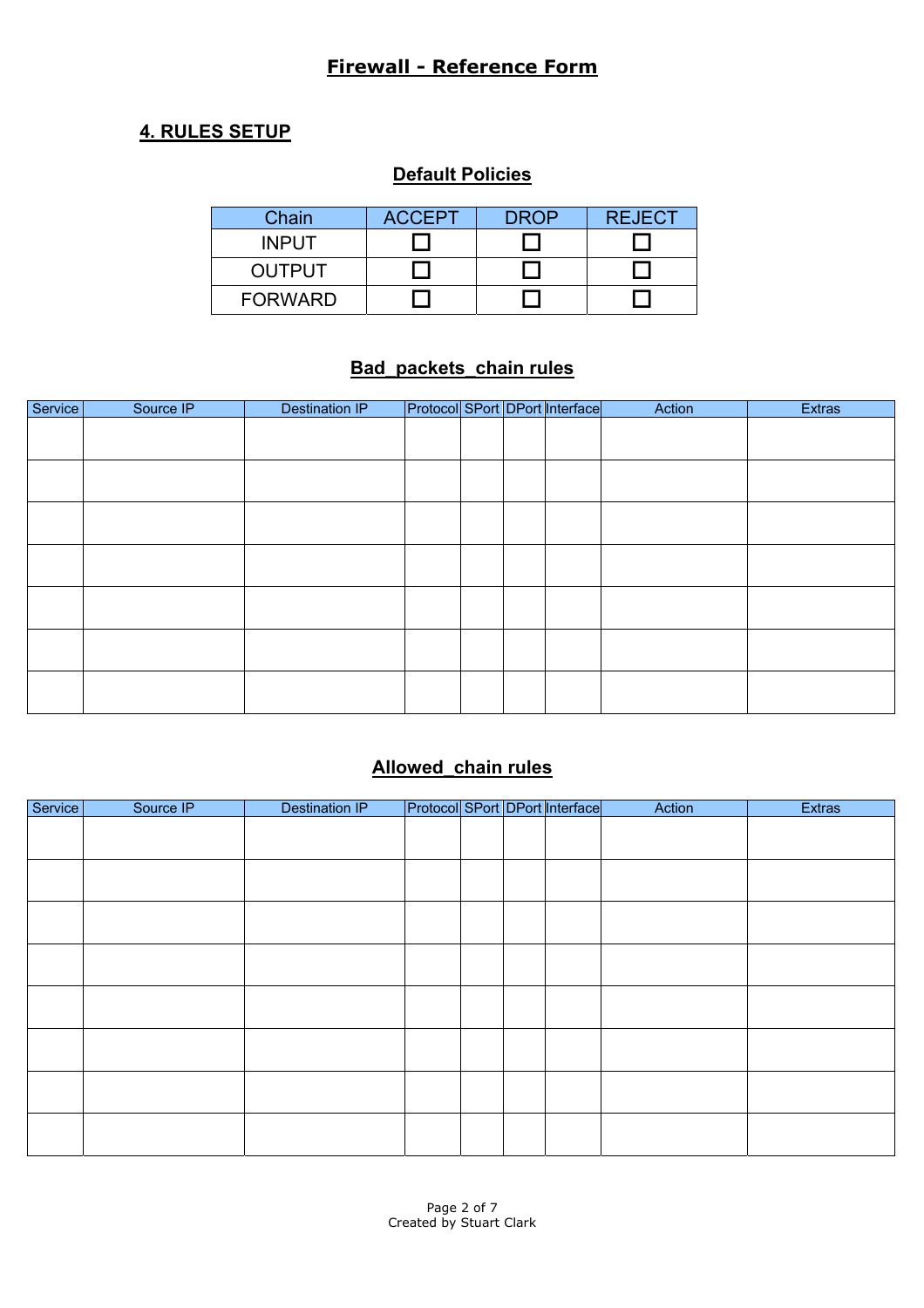#### **TCP chain rules**

| Service | Source IP | <b>Destination IP</b> |  | Protocol SPort DPort Interface | Action | Extras |
|---------|-----------|-----------------------|--|--------------------------------|--------|--------|
|         |           |                       |  |                                |        |        |
|         |           |                       |  |                                |        |        |
|         |           |                       |  |                                |        |        |
|         |           |                       |  |                                |        |        |
|         |           |                       |  |                                |        |        |
|         |           |                       |  |                                |        |        |
|         |           |                       |  |                                |        |        |
|         |           |                       |  |                                |        |        |
|         |           |                       |  |                                |        |        |
|         |           |                       |  |                                |        |        |
|         |           |                       |  |                                |        |        |
|         |           |                       |  |                                |        |        |
|         |           |                       |  |                                |        |        |
|         |           |                       |  |                                |        |        |
|         |           |                       |  |                                |        |        |
|         |           |                       |  |                                |        |        |
|         |           |                       |  |                                |        |        |
|         |           |                       |  |                                |        |        |

# **UDP chain rules**

| Service | Source IP | <b>Destination IP</b> |  | Protocol SPort DPort Interface | Action | <b>Extras</b> |
|---------|-----------|-----------------------|--|--------------------------------|--------|---------------|
|         |           |                       |  |                                |        |               |
|         |           |                       |  |                                |        |               |
|         |           |                       |  |                                |        |               |
|         |           |                       |  |                                |        |               |
|         |           |                       |  |                                |        |               |
|         |           |                       |  |                                |        |               |
|         |           |                       |  |                                |        |               |
|         |           |                       |  |                                |        |               |
|         |           |                       |  |                                |        |               |
|         |           |                       |  |                                |        |               |
|         |           |                       |  |                                |        |               |
|         |           |                       |  |                                |        |               |
|         |           |                       |  |                                |        |               |
|         |           |                       |  |                                |        |               |
|         |           |                       |  |                                |        |               |
|         |           |                       |  |                                |        |               |
|         |           |                       |  |                                |        |               |
|         |           |                       |  |                                |        |               |
|         |           |                       |  |                                |        |               |
|         |           |                       |  |                                |        |               |
|         |           |                       |  |                                |        |               |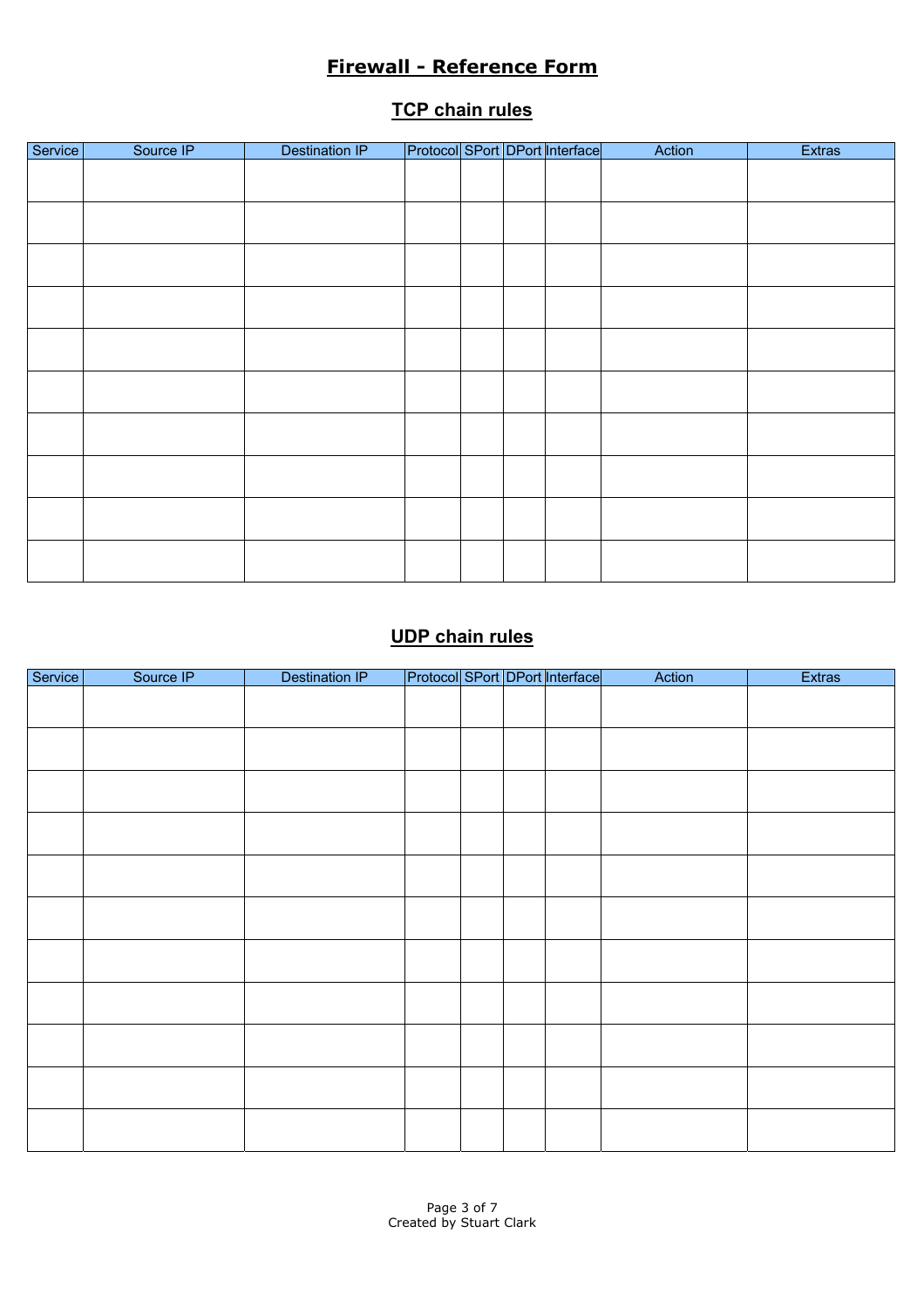#### **ICMP chain rules**

| Service | Source IP | Destination IP |  | Protocol SPort DPort Interface | Action | <b>Extras</b> |
|---------|-----------|----------------|--|--------------------------------|--------|---------------|
|         |           |                |  |                                |        |               |
|         |           |                |  |                                |        |               |
|         |           |                |  |                                |        |               |
|         |           |                |  |                                |        |               |
|         |           |                |  |                                |        |               |
|         |           |                |  |                                |        |               |
|         |           |                |  |                                |        |               |
|         |           |                |  |                                |        |               |
|         |           |                |  |                                |        |               |
|         |           |                |  |                                |        |               |

# **INPUT chain rules**

| Service | Source IP | Destination IP |  | Protocol SPort DPort Interface | Action | <b>Extras</b> |
|---------|-----------|----------------|--|--------------------------------|--------|---------------|
|         |           |                |  |                                |        |               |
|         |           |                |  |                                |        |               |
|         |           |                |  |                                |        |               |
|         |           |                |  |                                |        |               |
|         |           |                |  |                                |        |               |
|         |           |                |  |                                |        |               |
|         |           |                |  |                                |        |               |
|         |           |                |  |                                |        |               |
|         |           |                |  |                                |        |               |
|         |           |                |  |                                |        |               |
|         |           |                |  |                                |        |               |
|         |           |                |  |                                |        |               |
|         |           |                |  |                                |        |               |
|         |           |                |  |                                |        |               |
|         |           |                |  |                                |        |               |
|         |           |                |  |                                |        |               |
|         |           |                |  |                                |        |               |
|         |           |                |  |                                |        |               |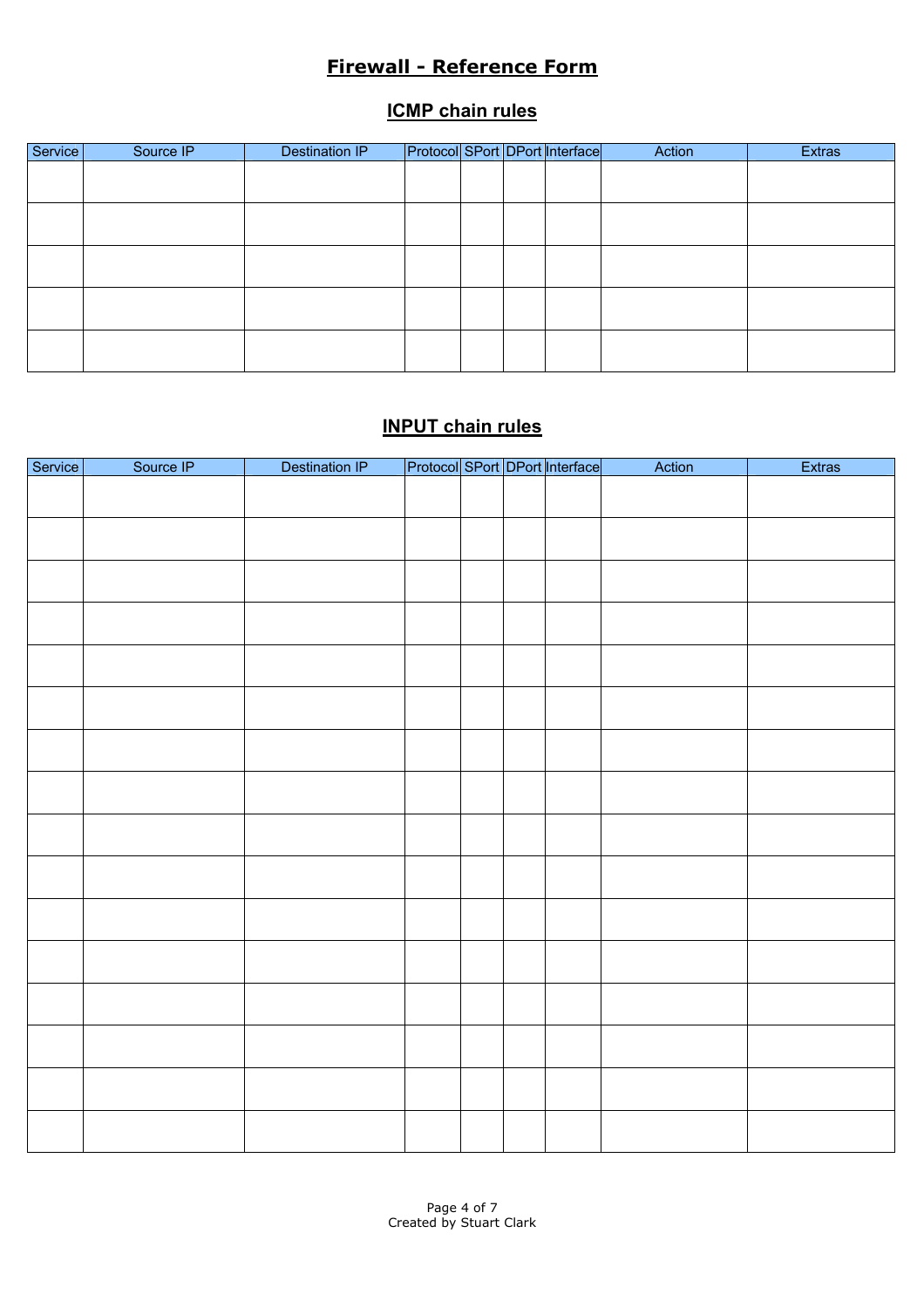## **FORWARD chain rules**

| Service | Source IP | <b>Destination IP</b> |  | Protocol SPort DPort Interface | Action | <b>Extras</b> |
|---------|-----------|-----------------------|--|--------------------------------|--------|---------------|
|         |           |                       |  |                                |        |               |
|         |           |                       |  |                                |        |               |
|         |           |                       |  |                                |        |               |
|         |           |                       |  |                                |        |               |
|         |           |                       |  |                                |        |               |
|         |           |                       |  |                                |        |               |
|         |           |                       |  |                                |        |               |
|         |           |                       |  |                                |        |               |
|         |           |                       |  |                                |        |               |
|         |           |                       |  |                                |        |               |
|         |           |                       |  |                                |        |               |
|         |           |                       |  |                                |        |               |
|         |           |                       |  |                                |        |               |
|         |           |                       |  |                                |        |               |
|         |           |                       |  |                                |        |               |
|         |           |                       |  |                                |        |               |
|         |           |                       |  |                                |        |               |
|         |           |                       |  |                                |        |               |
|         |           |                       |  |                                |        |               |
|         |           |                       |  |                                |        |               |

# **OUTPUT chain rules**

| Service | Source IP | <b>Destination IP</b> |  | Protocol SPort DPort Interface | Action | <b>Extras</b> |
|---------|-----------|-----------------------|--|--------------------------------|--------|---------------|
|         |           |                       |  |                                |        |               |
|         |           |                       |  |                                |        |               |
|         |           |                       |  |                                |        |               |
|         |           |                       |  |                                |        |               |
|         |           |                       |  |                                |        |               |
|         |           |                       |  |                                |        |               |
|         |           |                       |  |                                |        |               |
|         |           |                       |  |                                |        |               |
|         |           |                       |  |                                |        |               |
|         |           |                       |  |                                |        |               |
|         |           |                       |  |                                |        |               |
|         |           |                       |  |                                |        |               |
|         |           |                       |  |                                |        |               |
|         |           |                       |  |                                |        |               |
|         |           |                       |  |                                |        |               |
|         |           |                       |  |                                |        |               |
|         |           |                       |  |                                |        |               |
|         |           |                       |  |                                |        |               |
|         |           |                       |  |                                |        |               |
|         |           |                       |  |                                |        |               |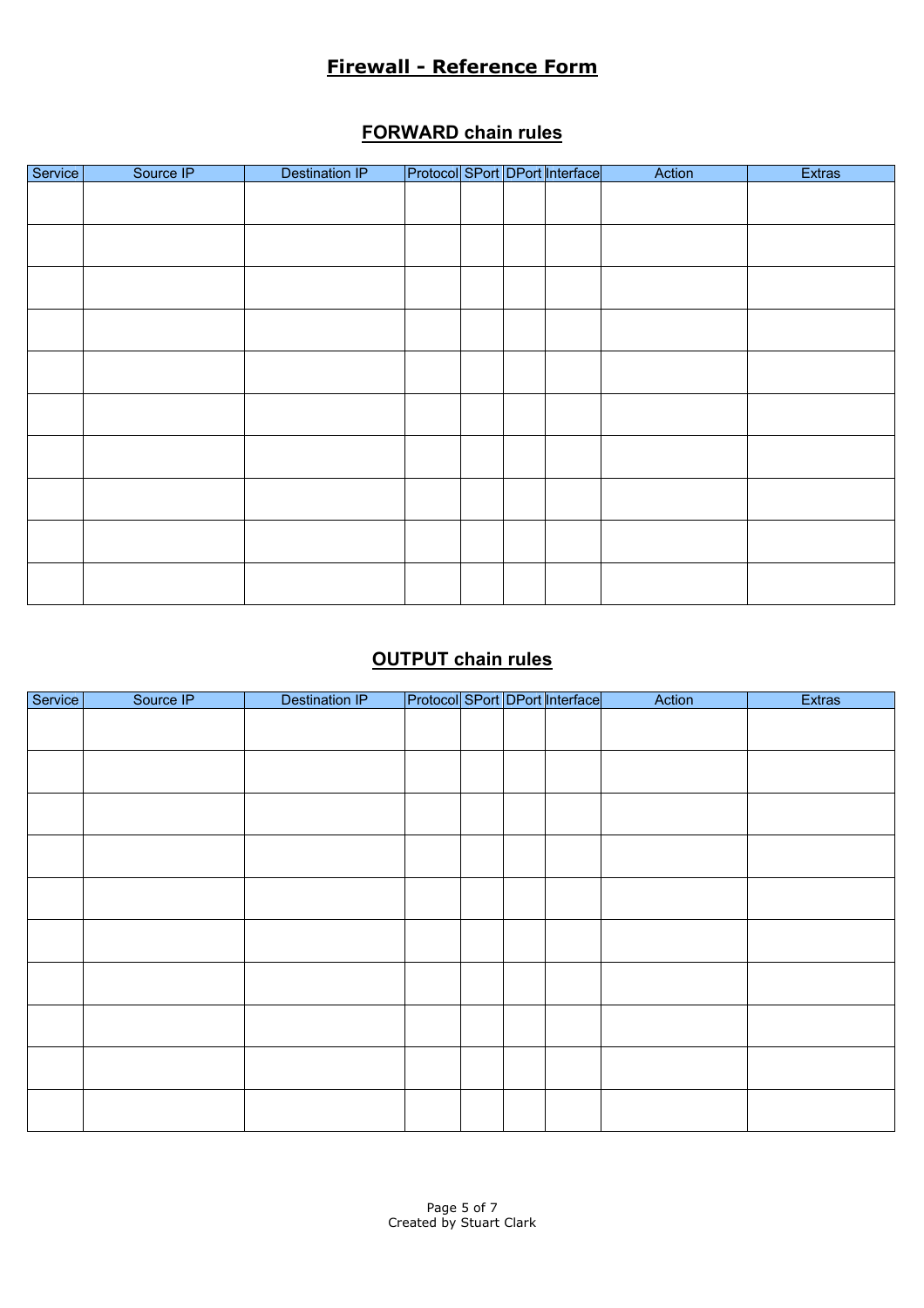**Chain name - .**

| Service | Source IP | <b>Destination IP</b> |  | Protocol SPort DPort Interface | Action | <b>Extras</b> |
|---------|-----------|-----------------------|--|--------------------------------|--------|---------------|
|         |           |                       |  |                                |        |               |
|         |           |                       |  |                                |        |               |
|         |           |                       |  |                                |        |               |
|         |           |                       |  |                                |        |               |
|         |           |                       |  |                                |        |               |
|         |           |                       |  |                                |        |               |
|         |           |                       |  |                                |        |               |
|         |           |                       |  |                                |        |               |
|         |           |                       |  |                                |        |               |
|         |           |                       |  |                                |        |               |
|         |           |                       |  |                                |        |               |
|         |           |                       |  |                                |        |               |

## **Chain name - .**

| Service | Source IP | <b>Destination IP</b> |  | Protocol SPort DPort Interface | Action | <b>Extras</b> |
|---------|-----------|-----------------------|--|--------------------------------|--------|---------------|
|         |           |                       |  |                                |        |               |
|         |           |                       |  |                                |        |               |
|         |           |                       |  |                                |        |               |
|         |           |                       |  |                                |        |               |
|         |           |                       |  |                                |        |               |
|         |           |                       |  |                                |        |               |
|         |           |                       |  |                                |        |               |
|         |           |                       |  |                                |        |               |
|         |           |                       |  |                                |        |               |
|         |           |                       |  |                                |        |               |
|         |           |                       |  |                                |        |               |
|         |           |                       |  |                                |        |               |

# **Chain name - .**

| Service | Source IP | <b>Destination IP</b> |  | Protocol SPort DPort Interface | Action | <b>Extras</b> |
|---------|-----------|-----------------------|--|--------------------------------|--------|---------------|
|         |           |                       |  |                                |        |               |
|         |           |                       |  |                                |        |               |
|         |           |                       |  |                                |        |               |
|         |           |                       |  |                                |        |               |
|         |           |                       |  |                                |        |               |
|         |           |                       |  |                                |        |               |
|         |           |                       |  |                                |        |               |
|         |           |                       |  |                                |        |               |
|         |           |                       |  |                                |        |               |
|         |           |                       |  |                                |        |               |
|         |           |                       |  |                                |        |               |
|         |           |                       |  |                                |        |               |